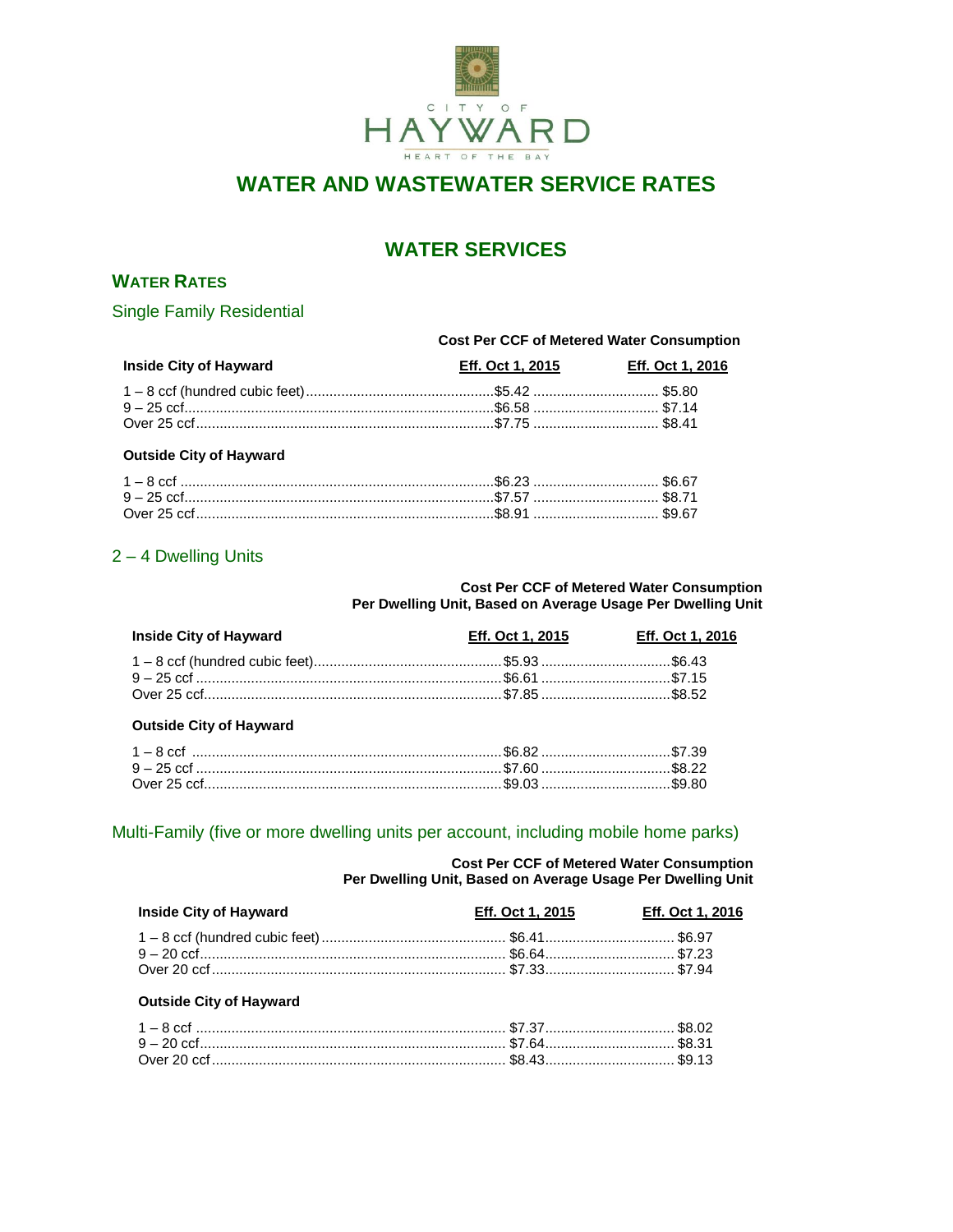## Non-Residential

|                                | <b>Cost Per CCF of Metered Water Consumption</b> |                                          |  |
|--------------------------------|--------------------------------------------------|------------------------------------------|--|
| <b>Inside City of Hayward</b>  |                                                  | <b>Eff. Oct 1, 2015 Eff. Oct 1, 2016</b> |  |
|                                |                                                  |                                          |  |
|                                |                                                  |                                          |  |
| <b>Outside City of Hayward</b> |                                                  |                                          |  |
|                                |                                                  |                                          |  |
|                                |                                                  |                                          |  |

Note: hundred cubic feet = approximately 748 gallons of water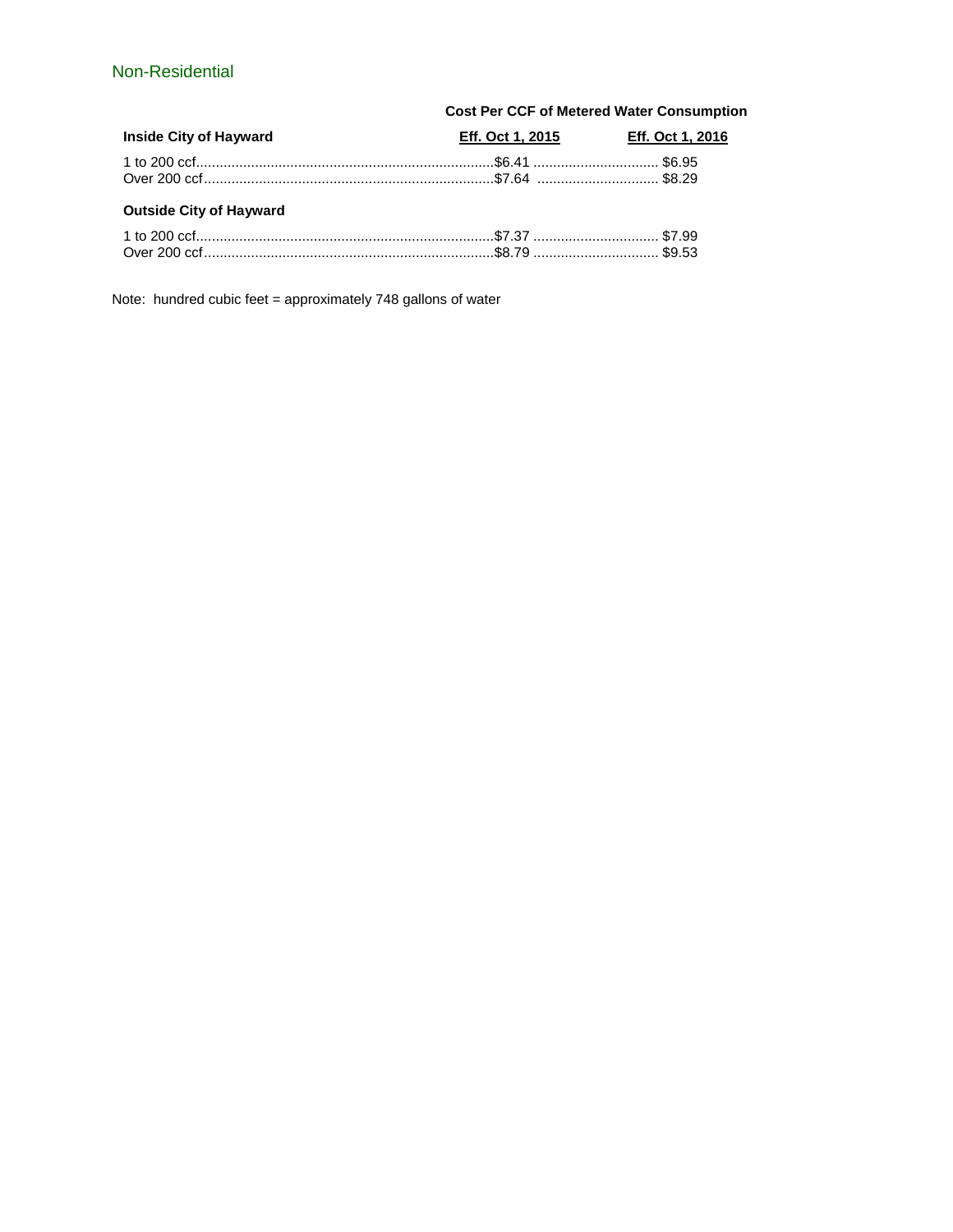## **SERVICE CHARGES** (Two-Month Billing Period)

Effective October 1, 2015

| Meter Size       | Charge      | Charge              |
|------------------|-------------|---------------------|
|                  | Inside City | <b>Outside City</b> |
| 5/8", Low Income | \$3.50      | \$4.03              |
| 5/8"             | \$14.00     | \$16.10             |
| 3/4"             | \$19.05     | \$21.91             |
| 1"               | \$28.90     | \$33.24             |
| 11/2"            | \$63.30     | \$72.80             |
| 2"               | \$111.40    | \$128.11            |
| 3"               | \$281.15    | \$323.32            |
| 4"               | \$556.90    | \$640.44            |
| 6"               | \$982.45    | \$1,129.82          |
| 8"               | \$1,360.00  | \$1,564.00          |
| 10"              | \$1,633.60  | \$1,878.64          |

## Effective October 1, 2016

| Meter Size       | Charge      | Charge              |
|------------------|-------------|---------------------|
|                  | Inside City | <b>Outside City</b> |
| 5/8", Low Income | \$5.60      | \$6.44              |
| 5/8"             | \$16.00     | \$18.40             |
| 3/4"             | \$21.75     | \$25.01             |
| 1"               | \$32.95     | \$37.89             |
| 11/2"            | \$72.15     | \$82.97             |
| 2"               | \$127.00    | \$146.05            |
| 3"               | \$320.50    | \$368.58            |
| 4"               | \$634.90    | \$730.14            |
| 6"               | \$1,120.00  | \$1,288.00          |
| 8"               | \$1,550.50  | \$1,783.08          |
| 10"              | \$1,867.25  | \$2,147.34          |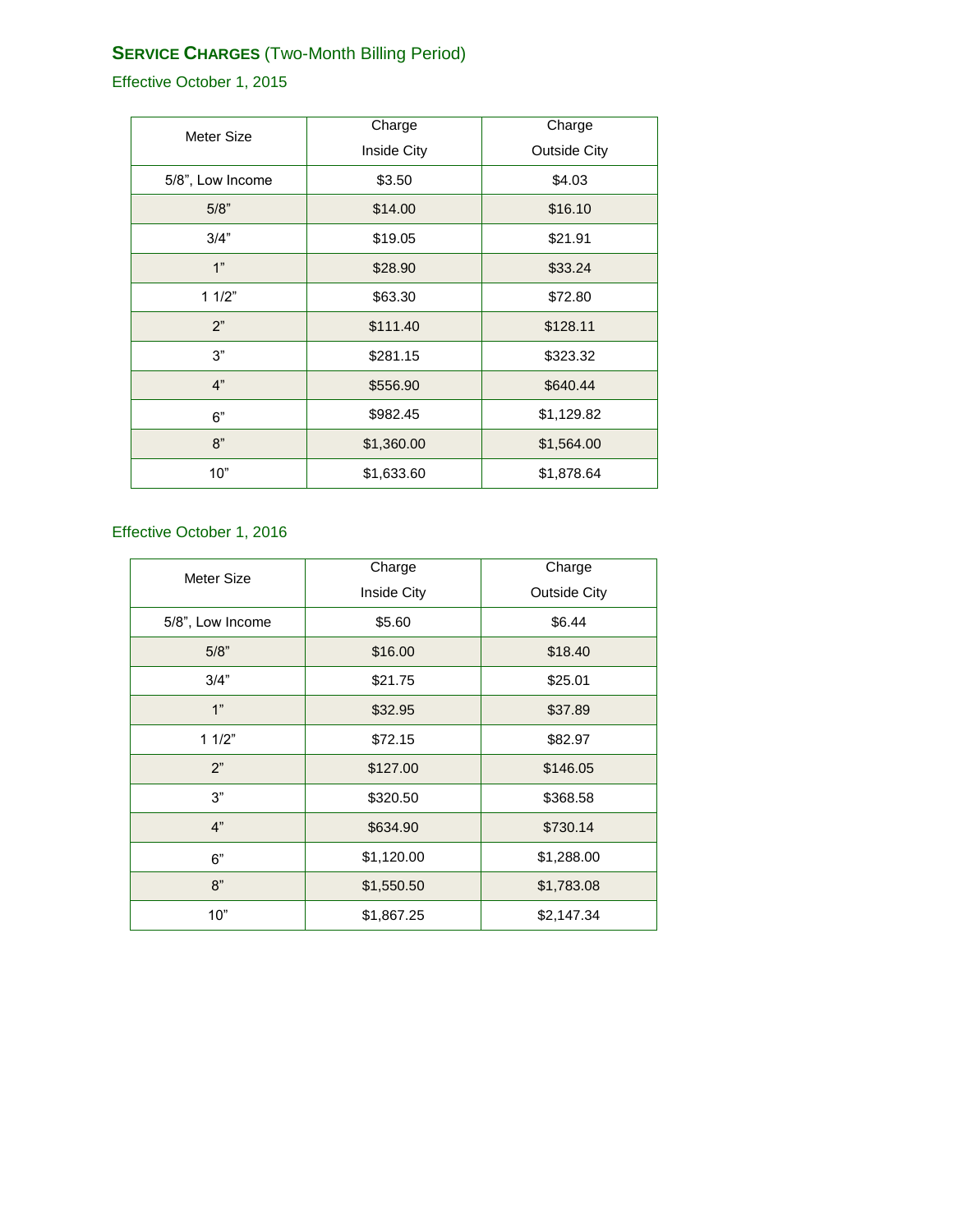# **FIRE SERVICE CHARGES** (Two Month Billing Period)

| Meter Size     | Charge<br>Inside City | Charge<br><b>Outside City</b> |
|----------------|-----------------------|-------------------------------|
| 2" and smaller | \$25.00               | \$28.75                       |
| 4"             | \$29.00               | \$33.35                       |
| 6"             | \$42.00               | \$48.30                       |
| 8"             | \$42.00               | \$48.30                       |
| 10"            | \$50.00               | \$57.50                       |

# **CONSTRUCTION METERS FOR TEMPORARY USE**

| Meter Size                                          | Deposit | Service<br>(per month) |               | <b>Monthly Use</b> |
|-----------------------------------------------------|---------|------------------------|---------------|--------------------|
|                                                     |         |                        | Minimum Use   | Minimum Charge     |
| 3/4"                                                | \$300   | \$6                    | 1,000 cu. ft. | \$64.10            |
| 3"                                                  | \$1,600 | \$62                   | 2,800 cu. ft. | \$179.48           |
| 4"                                                  | \$2,600 | \$97                   | 4,000 cu. ft. | \$256.40           |
| 6"                                                  | \$4,200 | \$194                  | 6,000 cu. ft. | \$384.60           |
| Additional fee for failure to report meter readings |         |                        | \$60.00       |                    |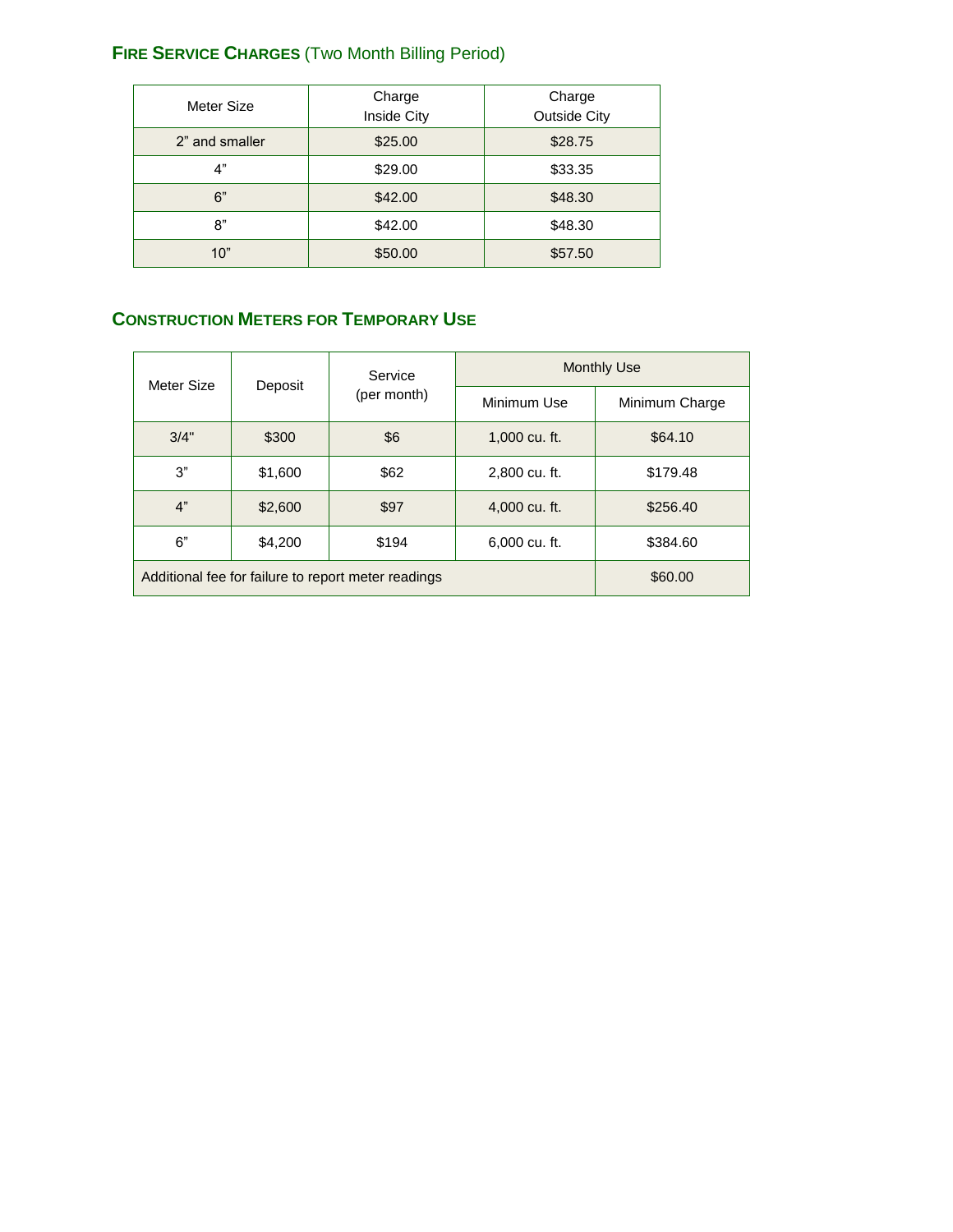# **WASTEWATER SERVICES**

## **SEWER SERVICE CHARGES**

## **Residential Rates (per month)**

| Eff. Oct 1, 2015 | Eff. Oct 1, 2016 |
|------------------|------------------|
|------------------|------------------|

| Standard Residential Living Unit                                                                         | \$28.93<br>(payable bimonthly at \$57.86) | \$29.80<br>(payable bimonthly at \$59.60) |
|----------------------------------------------------------------------------------------------------------|-------------------------------------------|-------------------------------------------|
| Economy Rate<br>(for bimonthly water consumption)<br>of more than 500 but less than 1,100<br>cubic feet) | \$16.94<br>(payable bimonthly at \$33.88) | \$17.45<br>(payable bimonthly at \$34.90) |
| Lifeline Rate<br>(for bimonthly water consumption)<br>of 500 cubic feet or less)                         | \$8.47<br>(payable bimonthly at \$16.94)  | \$8.72<br>(payable bimonthly at \$17.44)  |
| Multiple Residential Living Unit                                                                         | \$25.75<br>(payable bimonthly at \$51.50) | \$26.52<br>(payable bimonthly at \$53.04) |
| Mobile Home Unit                                                                                         | \$20.25<br>(payable bimonthly at \$40.50) | \$20.86<br>(payable bimonthly at \$41.72) |

## **Commercial and Industrial Rates**

 The following are rates per hundred cubic feet of water used for the corresponding User Classification Code (UCC) categories of usage:

| Effective October 1, 2015                      |                                                                            |                                                                               |
|------------------------------------------------|----------------------------------------------------------------------------|-------------------------------------------------------------------------------|
|                                                | Rate per 100 cubic feet of<br>water used with separate<br>irrigation meter | Rate per 100 cubic feet of<br>water used without<br>separate irrigation meter |
| <b>Meat Products</b>                           | \$10.48                                                                    | \$9.42                                                                        |
| Slaughterhouse                                 | \$11.53                                                                    | \$10.37                                                                       |
| Dairy Product Processor                        | \$8.56                                                                     | \$7.70                                                                        |
| Canning and Packing                            | \$5.98                                                                     | \$5.39                                                                        |
| <b>Grain Mill</b>                              | \$7.77                                                                     | \$6.98                                                                        |
| Bakery                                         | \$9.20                                                                     | \$8.27                                                                        |
| <b>Fats and Oils</b>                           | \$5.63                                                                     | \$5.06                                                                        |
| <b>Beverage Bottling</b>                       | \$5.46                                                                     | \$4.92                                                                        |
| <b>Food Manufacturing</b>                      | \$20.66                                                                    | \$18.60                                                                       |
| Pulp and Paper Manufacturing                   | \$6.79                                                                     | \$6.11                                                                        |
| <b>Inorganic Chemicals</b>                     | \$9.24                                                                     | \$8.32                                                                        |
| Paint Manufacturing                            | \$15.06                                                                    | \$13.55                                                                       |
| Leather Tanning                                | \$20.01                                                                    | \$18.02                                                                       |
| <b>Fabricated Metal</b>                        | \$2.77                                                                     | \$2.50                                                                        |
| Eating Place (w/o grease interceptor)          | \$9.20                                                                     | \$8.27                                                                        |
| Eating Place (w/ grease interceptor)           | \$7.08                                                                     | \$6.36                                                                        |
| <b>Commercial Laundry</b>                      | \$5.34                                                                     | \$4.80                                                                        |
| <b>Industrial Laundry</b>                      | \$8.27                                                                     | \$7.43                                                                        |
| Other Users, including motels, hotels, offices | \$4.85                                                                     | \$4.37                                                                        |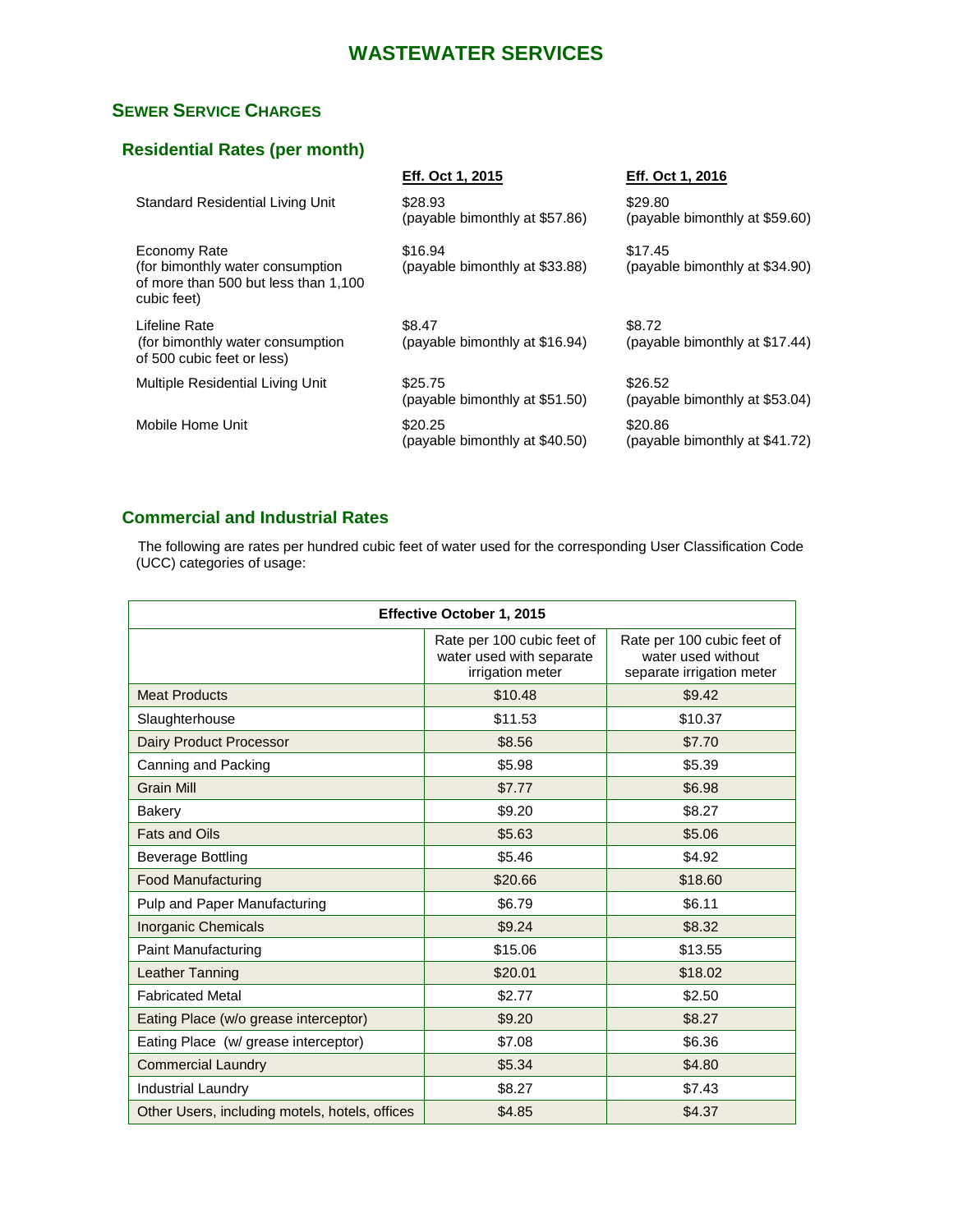| Effective October 1, 2016                      |                                                                            |                                                                               |
|------------------------------------------------|----------------------------------------------------------------------------|-------------------------------------------------------------------------------|
|                                                | Rate per 100 cubic feet of<br>water used with separate<br>irrigation meter | Rate per 100 cubic feet of<br>water used without<br>separate irrigation meter |
| <b>Meat Products</b>                           | \$10.40                                                                    | \$9.36                                                                        |
| Slaughterhouse                                 | \$11.57                                                                    | \$10.41                                                                       |
| Dairy Product Processor                        | \$8.54                                                                     | \$7.69                                                                        |
| Canning and Packing                            | \$6.03                                                                     | \$5.43                                                                        |
| <b>Grain Mill</b>                              | \$7.82                                                                     | \$7.04                                                                        |
| <b>Bakery</b>                                  | \$9.19                                                                     | \$8.27                                                                        |
| <b>Fats and Oils</b>                           | \$5.69                                                                     | \$5.12                                                                        |
| <b>Beverage Bottling</b>                       | \$5.50                                                                     | \$4.95                                                                        |
| <b>Food Manufacturing</b>                      | \$20.44                                                                    | \$18.39                                                                       |
| Pulp and Paper Manufacturing                   | \$6.87                                                                     | \$6.18                                                                        |
| Inorganic Chemicals                            | \$9.36                                                                     | \$8.43                                                                        |
| <b>Paint Manufacturing</b>                     | \$15.01                                                                    | \$13.51                                                                       |
| Leather Tanning                                | \$19.87                                                                    | \$17.88                                                                       |
| <b>Fabricated Metal</b>                        | \$2.87                                                                     | \$2.58                                                                        |
| Eating Place (w/o grease interceptor)          | \$9.19                                                                     | \$8.27                                                                        |
| Eating Place (w/ grease interceptor)           | \$7.10                                                                     | \$6.39                                                                        |
| <b>Commercial Laundry</b>                      | \$5.39                                                                     | \$4.85                                                                        |
| <b>Industrial Laundry</b>                      | \$8.30                                                                     | \$7.47                                                                        |
| Other Users, including motels, hotels, offices | \$4.92                                                                     | \$4.43                                                                        |

Note: All non-critical commercial and industrial users will be included in the above classification that most closely represents the wastewater discharge strength and characteristics in comparison with the domestic wastewater definition in the Regulations, as determined by the Director of Utilities & Environmental Services. The UCC designation of a particular industry may not necessarily correspond to the Standard Industrial Classification (SIC) assigned for other purposes.

#### **Unclassified and Critical User Rates**

Critical users and those whose discharge does not correspond to any UCC because of variations in wastewater constituents or treatment costs shall pay an amount calculated in accordance with the following formula, where:

$$
C = V/M (160 C_V + C_B x BOD + C_S x SS)
$$

- $C =$  Sewer service charge during period for which billing is calculated
- $V =$  Volume of water consumed in hundred cubic feet (CCF) during period for which the billing is calculated (total of public water service, metered flow, and all private sources, except those meters or services specifically identified for irrigation only)
- BOD = Average Biochemical Oxygen Demand, in milligrams per liter, from user during period for which the billing is calculated
- SS = Average Suspended Solids, in milligrams per liter, from user during period for which the billing is calculated

|                                         | Eff. Oct 1, 2015 | Eff. Oct 1, 2016 |
|-----------------------------------------|------------------|------------------|
| $C_V =$ Treatment cost per CCF of water | \$2.43387        | \$2.53178        |
| $C_B$ = Treatment cost per pound of BOD | \$0.63152        | \$0.61383        |
| $C_s$ = Treatment cost per pound of SS  | \$0.74862        | \$0.75254        |

 $M = 160$  for users with separate irrigation meter and 178 for users without separate irrigation meter

*The minimum fee for each user shall be that established for one (1) service unit per month*